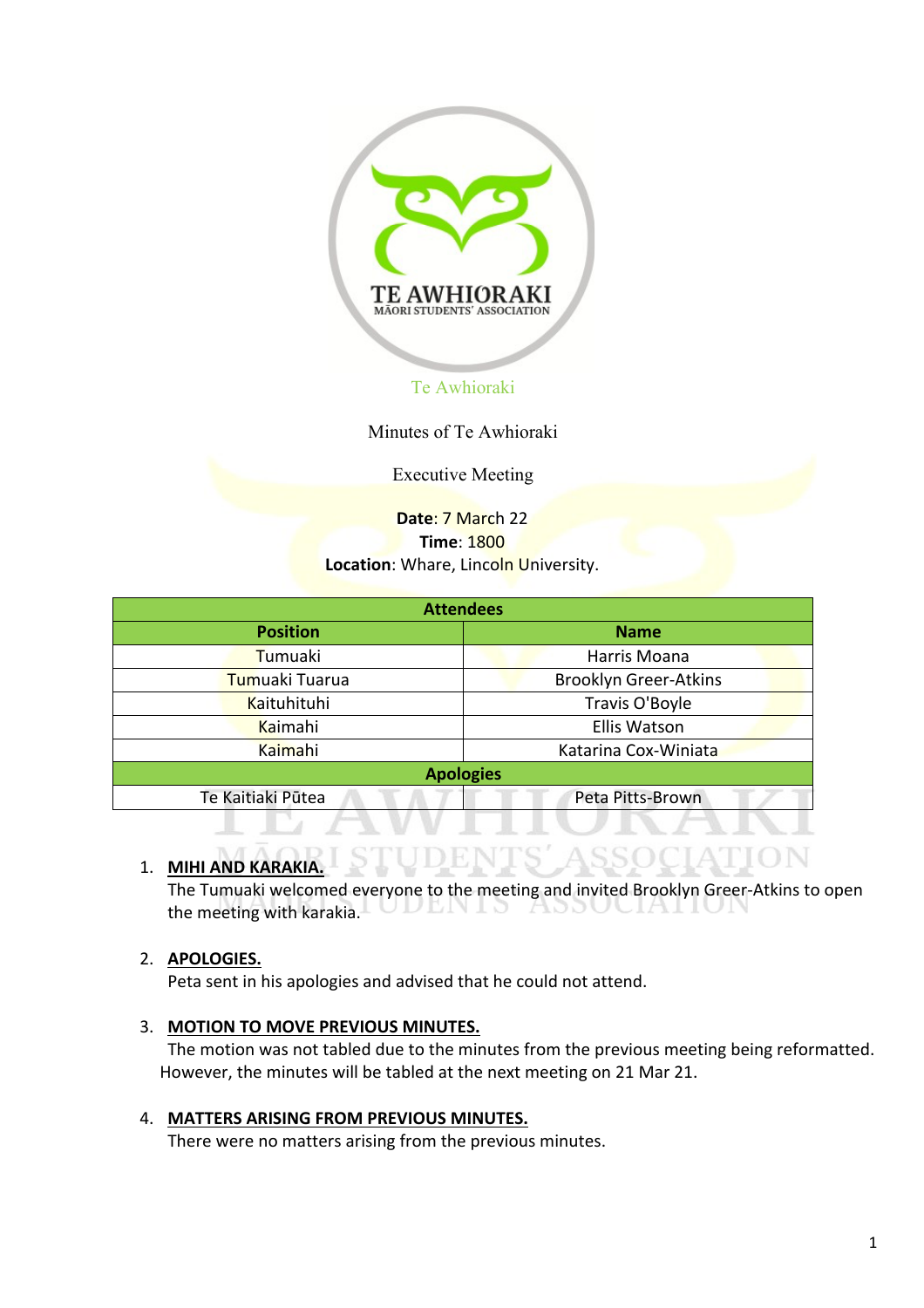# 5. **Tumuaki opening address**

Discussed the last two weeks and the activities that have occurred:

- BBQ held at the Whare, on 27 Mar 22. Low student attendance.
- The next BBQ will look to be held mid-week to increase student engagement.

# 6. **POSITION UPDATES**

- Brooklyn Outlined that the march for equity and diversity will be held in three weeks and that the executive will support the running of it.
- All other positions had nothing significant to report.

# 7. **PORTFOLIO ASSIGNMENTS**

Harris has assigned portfolios to executive members in line with the strategic plan.

- Media Peta.
- Whare Katarina.
- Events Travis.
- $\bullet$  Welling and COVID 19 Ellis.

#### 8. **UPCOMING EVENTS**

It was decided that due to time constraints, the first group would not conduct an activity but rather do it later. Therefore, Brooklyn and Travis will be the first group to organize an activity.

| <b>Date</b>     | <b>Action Required</b> | Person (s)      | <b>Due Date</b> | <b>Status</b> | <b>Date</b> |
|-----------------|------------------------|-----------------|-----------------|---------------|-------------|
| <b>Assigned</b> |                        | responsible     |                 |               | Completed   |
| 07 Mar          | Organize and           | <b>Brooklyn</b> | 21 Mar 22       | Development   | <b>TBC</b>  |
| 22              | create a brief for     | and Travis      | (Next           | <b>Stage</b>  |             |
|                 | the executive on       |                 | Executive       |               |             |
|                 | the activity that      |                 | General         |               |             |
|                 | will be run.           |                 | Meeting).       |               |             |
|                 | Include a draft        |                 |                 |               |             |
|                 | budget, bookings       |                 |                 |               |             |
|                 | required, and a        |                 |                 |               |             |
|                 | plan outline for       |                 |                 |               |             |
|                 | the activity day.      |                 |                 |               |             |
|                 |                        |                 |                 |               |             |

# **ACTION POINT 1**

#### 9. **MOTIONS TO MOVE**

| <b>Motion:</b> | The Council Service Report that Harris and Peta produced is a<br>true and accurate reflection of the expenditure in 2021. |
|----------------|---------------------------------------------------------------------------------------------------------------------------|
| Moved by:      | Brooklyn                                                                                                                  |
| Second by:     | <b>Travis</b>                                                                                                             |
| Carried:       | Unanimously                                                                                                               |

# 10. **GENERAL BUSINESS**

• Harris has created a list of items purchased for the Flatpacks. All packs have been split into students in the Halls and flatting students.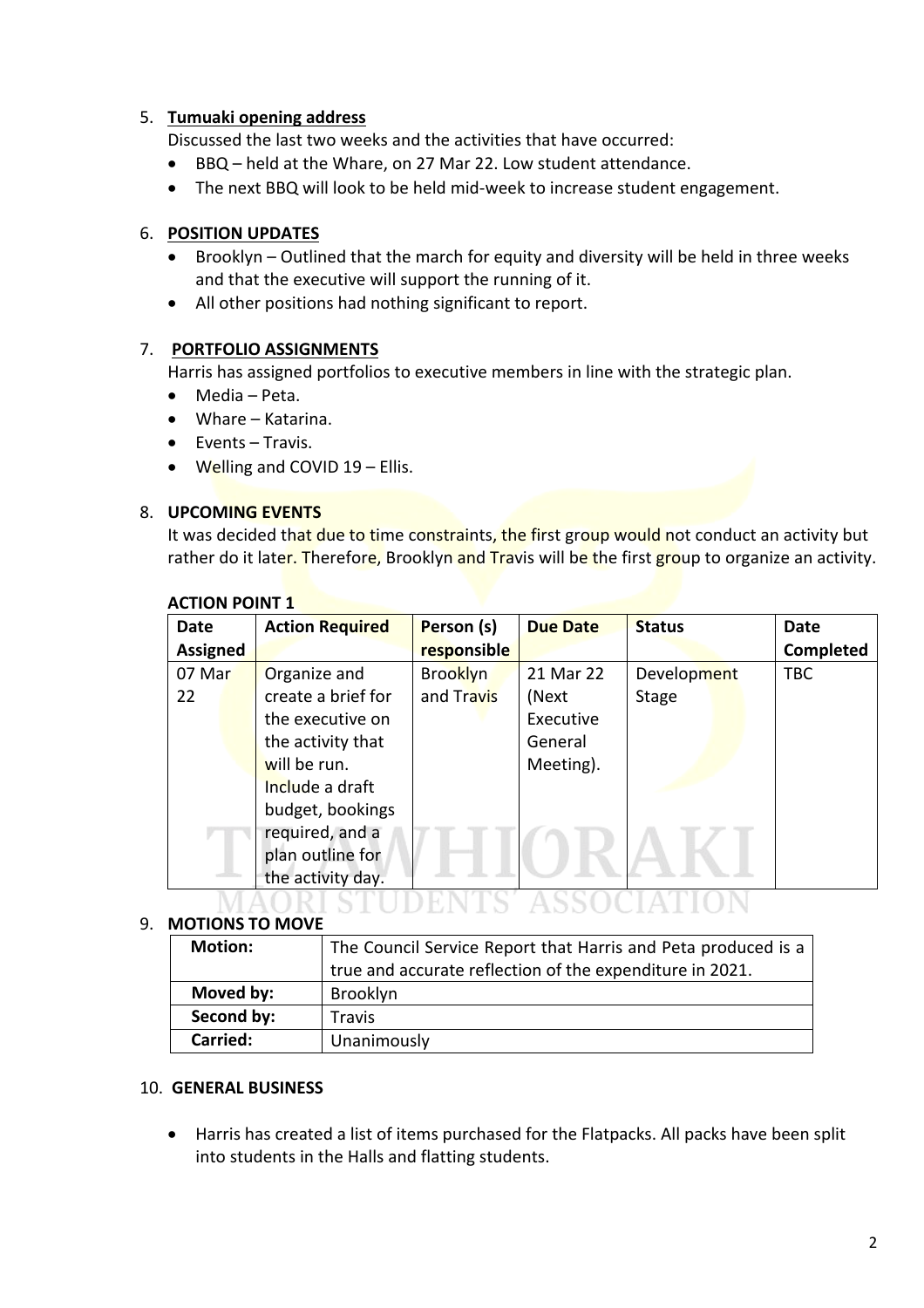# **ACTION POINT 2**

| <b>Date</b>     | <b>Action Required</b> | Person (s)  | <b>Due Date</b> | <b>Status</b>   | Date       |
|-----------------|------------------------|-------------|-----------------|-----------------|------------|
| <b>Assigned</b> |                        | responsible |                 |                 | Completed  |
| 07 Mar          | Buy all the items      | Kati and    | 10 Mar 22       | Being actioned. | <b>TBC</b> |
| 22              | required for the flat  | Ellis.      |                 |                 |            |
|                 | packs.                 |             |                 |                 |            |

# • **ACTION POINTS ASSIGNED THAT WERE TALKED ABOUT IN GENERAL BUSINESS:**

# **A. ACTION POINT 3**

| <b>Date</b>     | <b>Action Required</b> | Person (s)  | Due Date | <b>Status</b>   | <b>Date</b> |
|-----------------|------------------------|-------------|----------|-----------------|-------------|
| <b>Assigned</b> |                        | responsible |          |                 | Completed   |
| 07 Mar          | To draft a             | Harris.     | 15 Mar   | Being actioned. | <b>TBC</b>  |
| 22              | recommendation at      |             | 21       |                 |             |
|                 | the AGM to update      |             |          |                 |             |
|                 | the constitution to    |             |          |                 |             |
|                 | include a corium that  |             |          |                 |             |
|                 | allows people to join  |             |          |                 |             |
|                 | a meeting via an       |             |          |                 |             |
|                 | online/digital means.  |             |          |                 |             |
|                 |                        |             |          |                 |             |

# **B. ACTION POINT 4**

| responsible<br><b>Assigned</b><br><b>Date</b><br>07 Mar                                            | <b>Date</b>      | <b>Status</b> | <b>Due</b> | Person (s)    | <b>Action Required</b> | Date |
|----------------------------------------------------------------------------------------------------|------------------|---------------|------------|---------------|------------------------|------|
|                                                                                                    | <b>Completed</b> |               |            |               |                        |      |
| information/email<br>the executive the<br>22<br>22<br>update on the<br>accounts from<br>Bridgette. | <b>TBC</b>       | Waiting on    | 11 Mar     | <b>Harris</b> | Communicate to         |      |

# **C. ACTION POINT 5**

| Date<br><b>Assigned</b> | <b>Action Required</b>                                                                                               | Person (s)<br>responsible | <b>Due Date</b> | <b>Status</b>                    | <b>Date</b><br><b>Completed</b> |
|-------------------------|----------------------------------------------------------------------------------------------------------------------|---------------------------|-----------------|----------------------------------|---------------------------------|
| 07 Mar<br>22            | Find out with<br><b>Campus Services if</b><br>the Camera in the<br>courtyard is<br>connected and<br>recording video. | Brooklyn                  | 21 Mar 22       | Being actioned.<br>. SSOCIEATION | <b>TBC</b>                      |